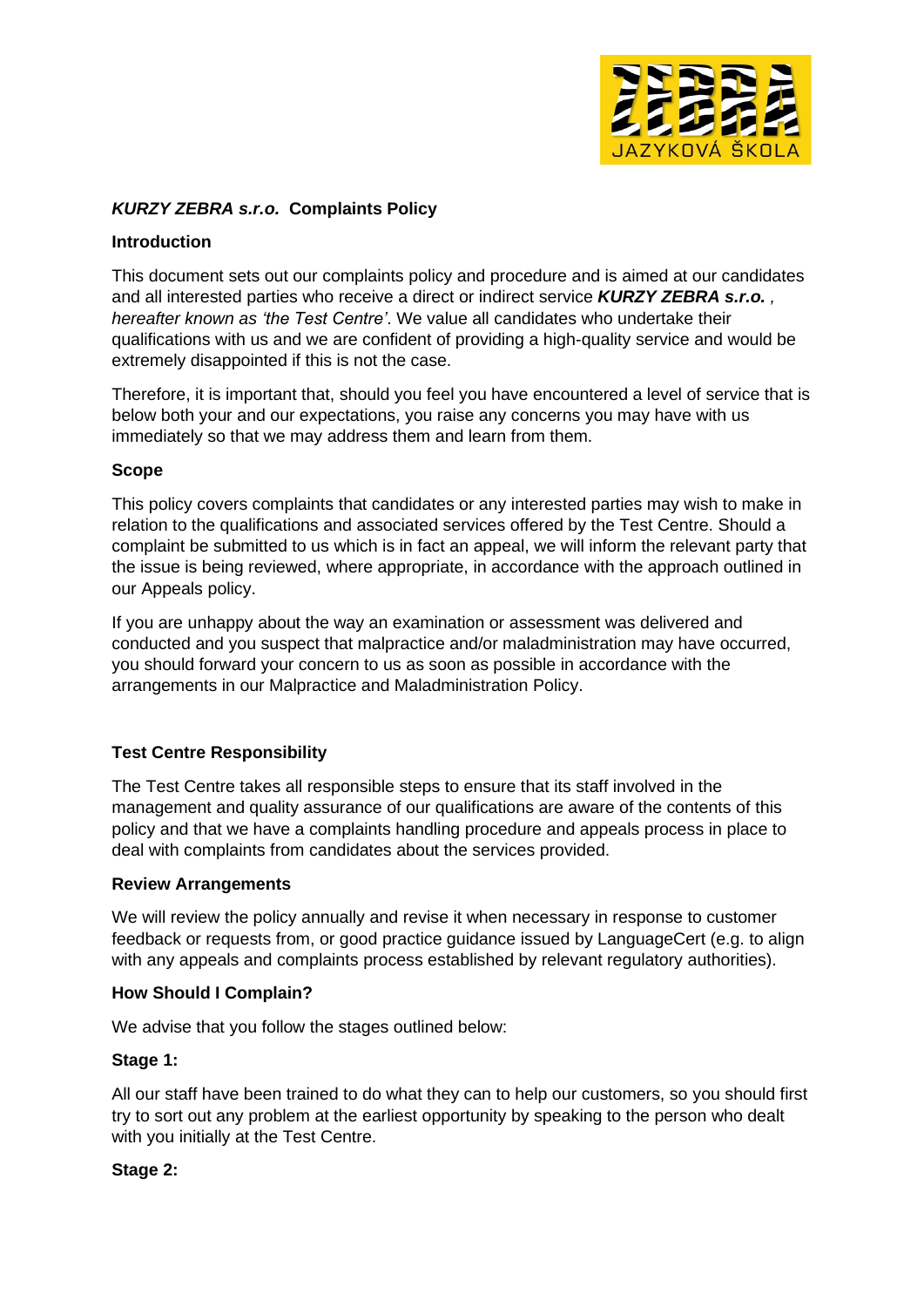

If, after Stage 1, you are not satisfied with the outcome then you should submit your complaint in writing to the Test Centre. The complaint must contain the following information as a minimum and be sent to Alena Koutská, alena.koutska@skola-zebra.cz*:*

- Your name.
- A full description of your complaint (including the subject matter and dates and times if known).
- Any names of people you have dealt with so far.
- Copies of any papers and/or letters relating to the complaint.

Sometimes a complainant will prefer to remain anonymous. Although it is always preferable to reveal your identity and contact details, if you are concerned about possible adverse consequences, please inform us that you do not wish for us to divulge your identity.

Whilst we are prepared to investigate issues which are reported to us anonymously, we shall always try to confirm an allegation by means of a separate investigation before taking up the matter with those to whom the complaint/allegation relates.

We will acknowledge receipt of your complaint within 96 hours, letting you know who is investigating your complaint.

We will aim to review and fully respond to your complaint *in 20 days*, however please note, that in some cases the review process may take longer, for example, if a candidate interview is required and/or further investigation. In such instances, we will contact you to inform you of the likely revised timescale. At all times, we will ensure that the Test Centre personnel assigned to carry out the investigation of the complaint, or to oversee and manage the complaint have the appropriate level of training and competence and that they have had no previous involvement or personal interest in the matter.

If any part of a complaint is upheld we will of course respond to the complainant accordingly and give due consideration to how we can improve our service and arrangements. For example, by reviewing our procedures to assess the impact on our arrangements and assessment process (if relevant) or arranging for staff training. In extreme circumstances, internal disciplinary procedures may be exercised where the performance or behavior of our staff is deemed inappropriate.

In situations where a complaint has been successful, or where an investigation following notification from LanguageCert indicates a failure in our processes, the Test Centre will give due consideration to the outcome and will, as appropriate, take actions such as:

- Identifying any other candidate, who has been affected by that failure.
- Correct, or where it cannot be corrected, mitigate as far as possible the effect of the failure.
- Ensure that the failure does not recur in the future.
- Compensate the candidate if we have compromised our own terms and conditions that form part of the contract between us and the candidate in question.

**Stage 3:**